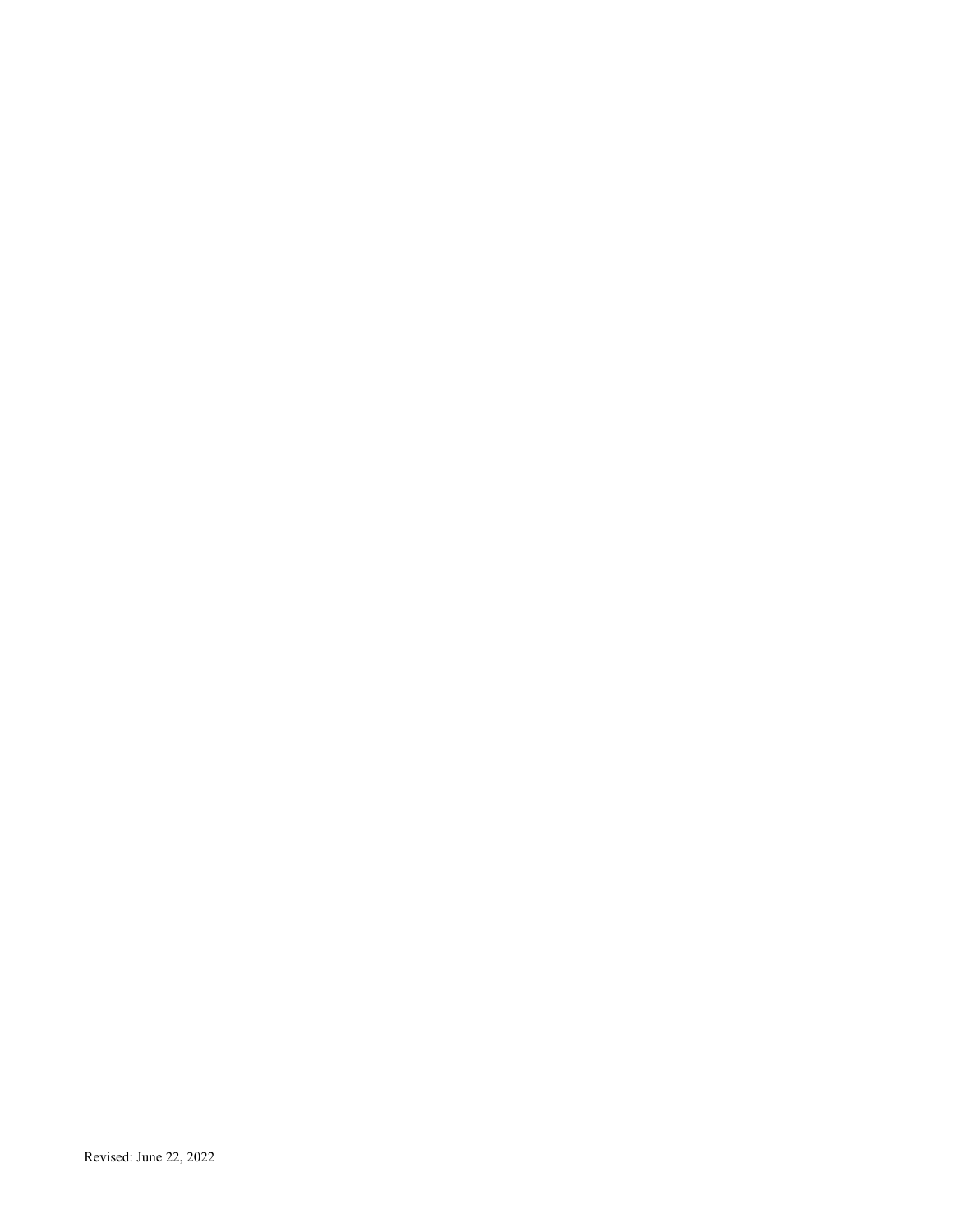# **CONDENSATES**

- Discharged to an approved plumbing fixture via indirect waste: tail piece, mop sink, ceiling tile, above shower/tub. CMC 310.1
- Discharged to approved disposal area: CMC 310.1
	- o Into the ground.
	- o Not the driveway or any other location that can drain to the street.
	- o Cannot drain to crawl space or basement floor.
	- o Roof downspout (approved material) into approved disposal area.
- Shall be made of corrosion-resistant material. CMC 310.1. & CMC 811.1
- $> 1\%$  slope. CMC 310.1
- Condensate pump discharge shall rise vertically to a point where it is possible to connect to a gravity condensate drain & discharge to an approved location. Pump shall be interlocked with the equipment to prevent the equipment from operating during a failure. CMC 310.1.1
- Condensates shall be provided with a cleanout. CMC 310.3.1
- Condensates shall be trapped per the manufactures instructions.

#### **AC CONDENSER**